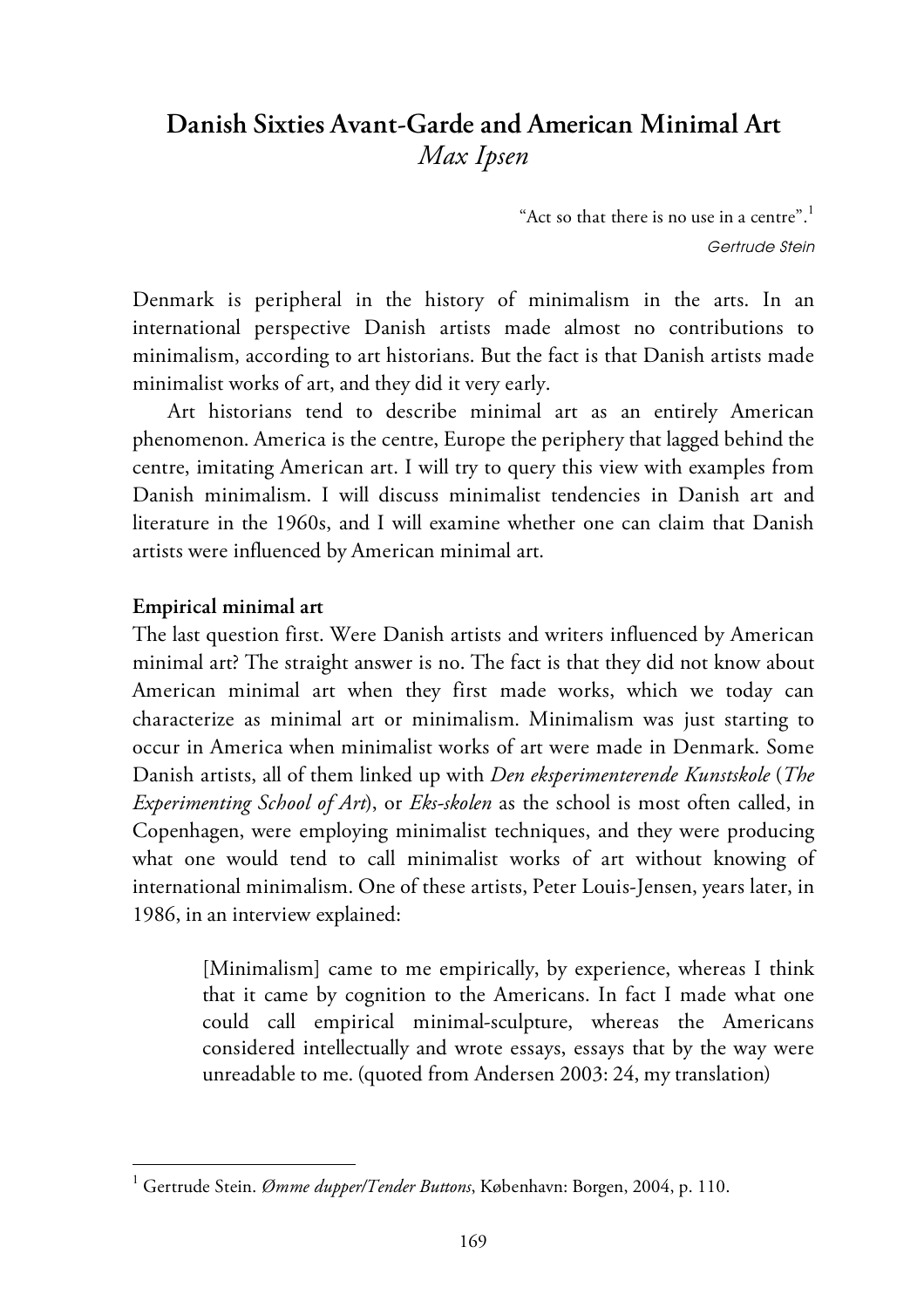This statement, that minimalism came to him "by experience", is crucial. It informs us that Peter Louis-Jensen did not know of international minimalism when he made his early works. Peter Louis-Jensen and other Danish artists connected to Eks-skolen worked their own way out of European modernism and into some sort of minimalism. Exactly as American artists did. And they did so at the same time as the Americans.

Peter Louis-Jensen's "Struktur. 16 objekter" ("Structure. 16 objects") from 1966 exemplifies how Danish artists did make minimal objects almost as early as the American minimalists did. Peter Louis-Jensen's work is made of 16 identical boxes arranged in 4 x 4 straight rows placed directly on the floor. The boxes are made of wood and plywood, and they are all painted white. In fact Peter Louis-Jensen's boxes are very similar to Robert Morris' early minimalist works. "Struktur. 16 objekter" would have fitted in quite well at Robert Morris' show containing light grey works in plywood at Green Gallery, New York, in 1964- 1965.

Thus it seems like some Danish artists – Peter Louis-Jensen, Per Kirkeby, and Poul Gernes, to name a few – and American minimalists such as Donald Judd, Carl Andre, Dan Flavin, and Robert Morris arrived at quite similar artistic stands almost at the same time. This means that, when the topic discussed is minimalism in Denmark in the sixties, the notion of periphery and centre is of limited relevance. The Danish avant-garde of the sixties was not an echo of the international avant-garde, and Danish minimalism was not an imitation of American minimalism. The Danish avant-garde and the international avantgarde reached at similar stands simultaneously. In a broader perspective this means that one will have to understand developments in minimalism rather as a complicated network of influences or as a "multilinear development", as Tania Ørum calls it, than simply a line of inspiration (Ørum 2006: 149). To put it in another way, the Danish sixties artists did not borrow or copy ideas from the Americans, they worked their own way towards minimalism. There were no first (American) minimalism, and, consequently, no second (Danish) minimalism derived from such an initial and original minimalism. Instead there were two separate minimalisms occurring at the same time in art history, but in different places. 2

 $2$  Tania Ørum is right when she in "Minimal requirements of the post-war avant-garde of the 1960s" notes that "The Experimental School of Art […] reaches the phase characterized by Meyer as 'High Minimalism 1964–1967' roughly at the same time as American artists" (Ørum 2006: 148). The book Ørum here refers to is James Meyer's *Minimalism*, 2000. Tania Ørum, in this fine essay, deals with some of the same problems as I do here.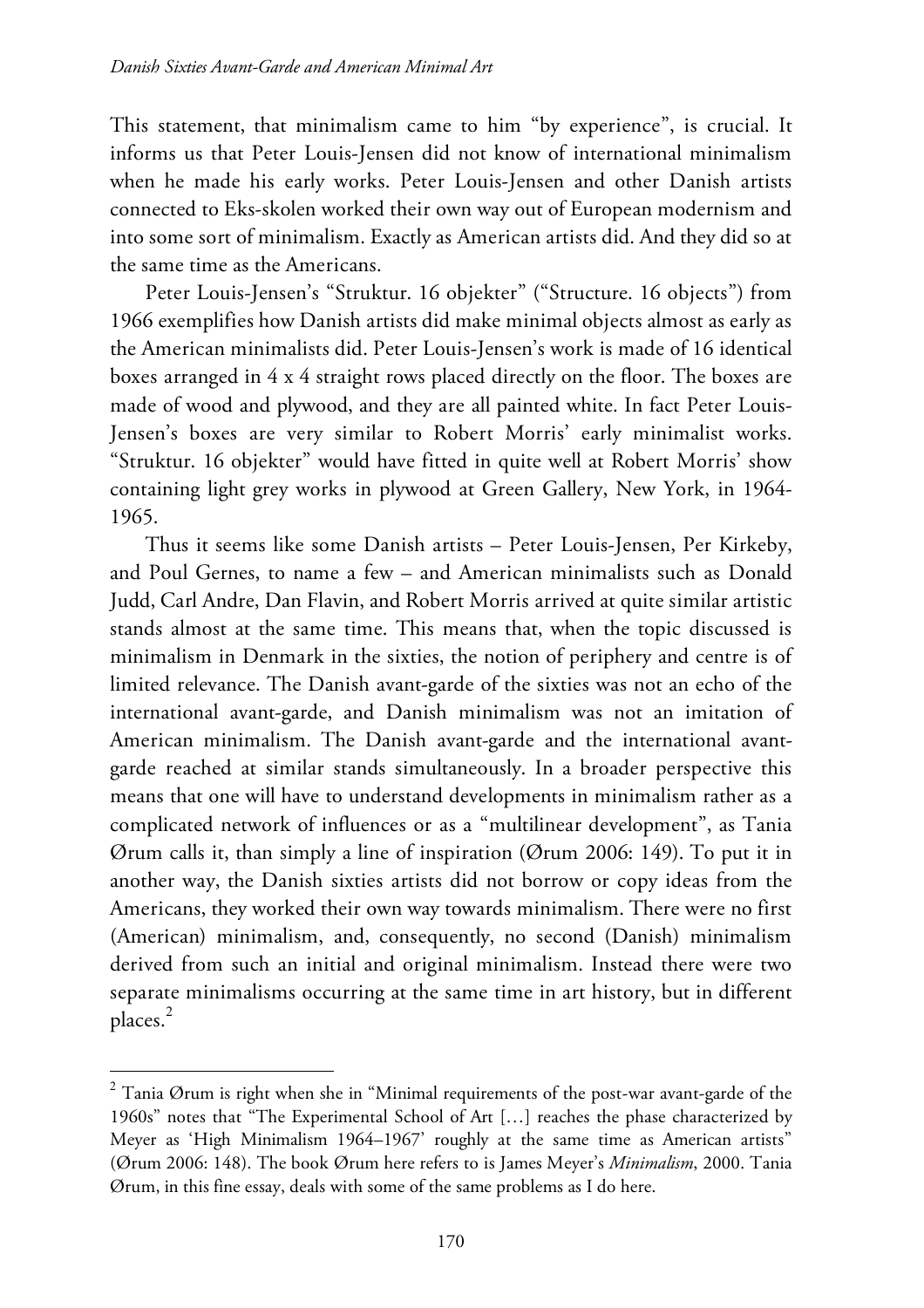That does not mean that Danish artists did not discover American minimal art at an early point. They did, and they recognized that internationally others were occupied with artistic strategies quite similar to their own, they discovered a sensibility they already knew from their own art in American minimal art. And that is presumably one of the reasons why American minimal art was introduced in several essays in Danish magazines at an early stage in the history of minimalism. This further did help to create an awareness of minimal art and minimalism in the Danish sixties avant-garde. Danish artists at Eks-skolen developed their own minimalism, later they learned about American minimalism.

## **Early minimalism in Europe**

The major and most influential minimal art shows in the USA took place between 1965 and 1968. "Primary Structures: Younger American and British Sculpture" in 1966 at The Jewish Museum in New York was in almost every respect essential, not least in the history of minimal art. Many of the artists who were later to become the leading minimal artists were for the first time presented together at "Primary Structures" in 1966. The American critic Hilton Cramer declared: "A new aesthetic era is upon us", and the artist Mark de Suvero, who did not participate himself, remarked: "Primary Structures" was "the key show of the sixties" (both quotes are taken from Meyer 2001: 13). Kramer and de Suvero were – as proven by art history – right.

In Europe the first minimal art-show was "Minimal Art" in Gemeentemuseum den Haag in The Netherlands in 1968. "Documenta IV" in Kassel in the summer of 1968 and "The Art of the Real", an exhibition from MoMA in New York that toured some of the capitals of Europe (Paris, London, Zurich) in 1968 and 1969, also rank among the first larger presentations of American minimal art in Europe. Neither "Documenta IV" nor "The Art of the Real" was minimal art-exhibitions, but minimal art was shown alongside other types of art at both exhibitions. And these two exhibitions attracted attention in European art circles. Therefore they represent crucial junctures – also in the history of minimalism in Europe. A show by Carl Andre in 1967 at Galerie Konrad Fischer in Düsseldorf ranks among the very earliest one person minimalist shows, and shows at Stedelijk van Abbemuseum in Eindhoven by Robert Morris in 1968, Dan Flavin in 1969, and Donald Judd in 1970 also stand as examples of early presentations of American minimal art in Europe. In other words, there *was* a response to American minimal art in the late sixties in Europe, but minimal art was introduced a bit earlier in Denmark. Not through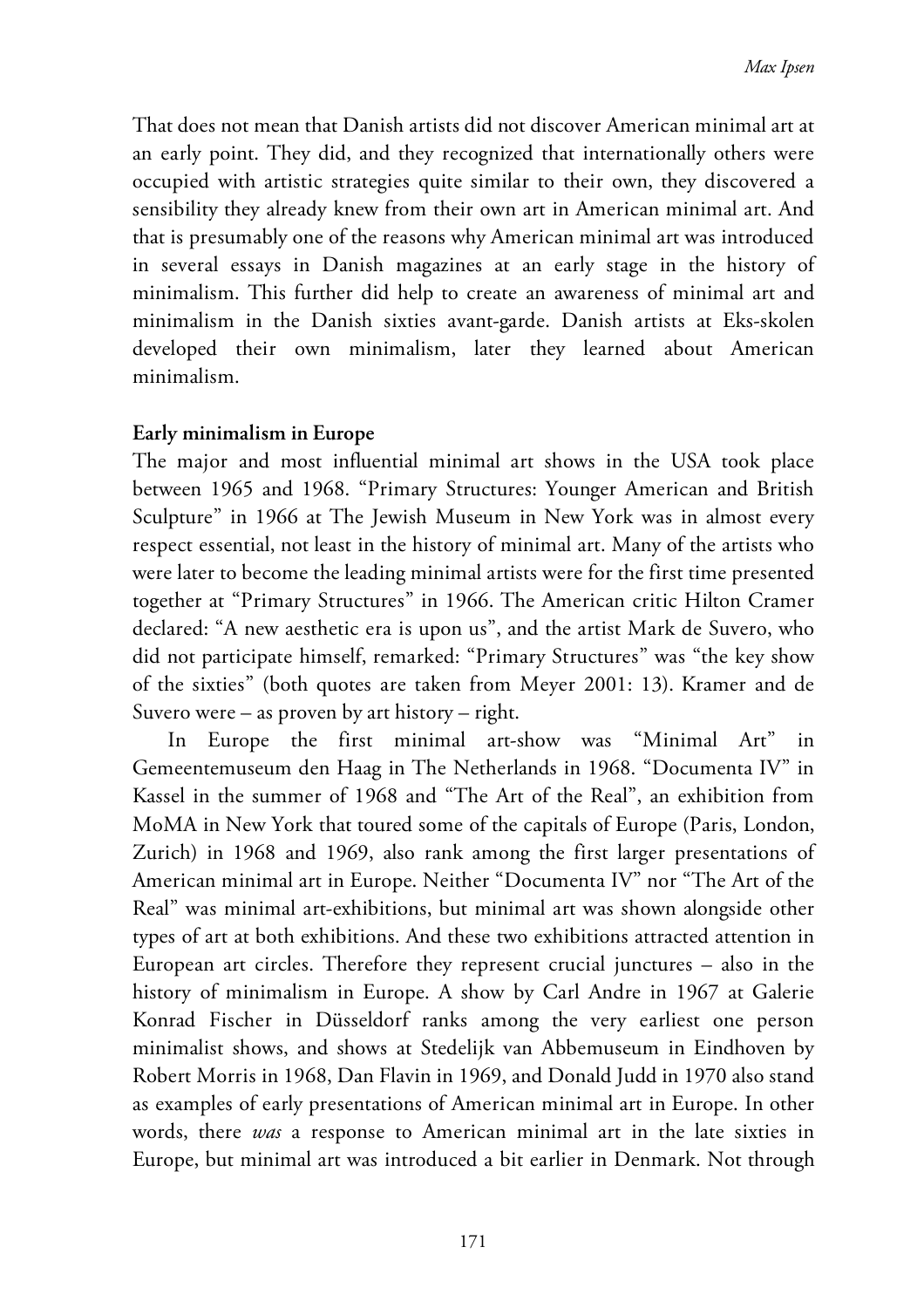large exhibitions of American minimal art at public museums, but through writings, or alternatively through small more or less underground exhibitions by members of Eks-skolen, and first of all through artists' practices.

The Danish artist Per Kirkeby visited New York in late 1966 and early 1967 (Kirkeby 1971). In January 1967 Peter Louis-Jensen and John Davidsen joined Per Kirkeby in New York. They took part in a happening festival, "Scandinavian Avant-garde 1. A Music & Happening Program from Denmark and Sweden", but more importantly – at least when it comes to Danish avant-garde and American minimal art – they saw art, *minimal art*, in New York. We know from his writings that Peter Louis-Jensen, and presumably also Kirkeby and Davidsen, saw Whitney's "Annual Exhibition 1966. Contemporary Sculpture and Prints". From the catalogue to this exhibition one can see that works by Donald Judd, Robert Morris, Ronald Bladen, Robert Smithson, Sol LeWitt and Walter de Maria were at show (Andersen 2003: 157). This means that these Danish artists, as early as 1967, actually saw American minimalist works of art, and they saw them not only as reproductions. Kirkeby, Louis-Jensen, and Davidsen were all associated with Eks-skolen, and they no doubt reported at home what they had seen in America.

Later in 1967, in issue 4 of the little Danish magazine *ta'*, Peter Louis-Jensen introduced Ronald Bladen, and he mentions having seen a work by him at Whitney's earlier the same year. <sup>3</sup> *Ta'* 4 not only contained Peter Louis-Jensen's essay on Bladen, but also a translated version of Robert Smithson's crucial essay "Entropy and the new monuments". In Smithson's essay several of the most important American minimalists were introduced. Peter Louis-Jensen was aware of this when he introduced Bladen. He could, he wrote, have introduced "seemingly more significant and sophisticated exponents of a new concept of sculpture", and mentions Judd, Flavin, and Smithson as examples (Louis-Jensen 1967: 34, my translation). When compared to for example Hans-Jørgen Nielsen, but also Per Kirkeby, Peter Louis-Jensen stands as one of the less theoretically schooled members of Eks-skolen. He was first and foremost a practising artist, but his remarks on Bladen and minimalism show that he was well informed about who was who, and on who were names of significance, in minimalism in 1967. He was even able to point out important differences in works of Judd and Bladen. Judd's works "are static and controlled, Bladen's […] are dynamic and insistent", he wrote, and continued: "whereas a box by Judd occupies the room,

<sup>3</sup> *ta'* was a magazine that is often considered the mouthpiece of Eks-skolen, and *ta'* is also the crucial magazine for the early minimalist sensibility in Denmark. Only 8 issues were published in the years 1967 and 1968. This did not prevent the magazine from being essential.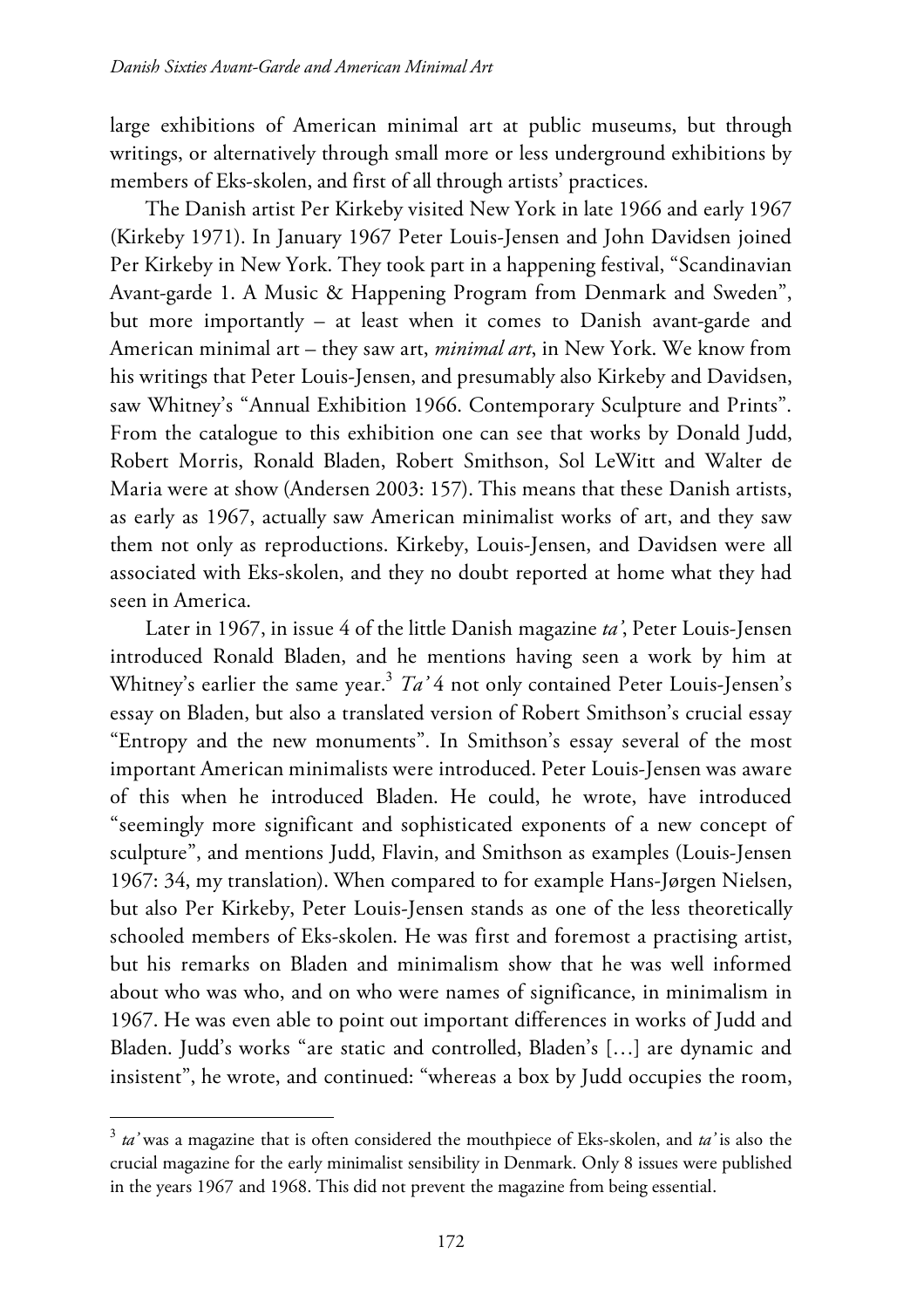but does it in a passive way, Bladen conquers the room with his forms" (Louis-Jensen 1967: 35, my translation). This analysis is clear, it is precise, and it shows a fine sensibility towards minimalism in the arts. Carried out, as it is, by one of the less theoretically founded members of Eks-skolen – a fact that Louis-Jensen himself from time to time stressed – it shows that in general artists connected to Eks-skolen were indeed well-informed on minimalism.

In his book *Hændelser på rejsen* (*Incidents on the journey*) from 1971 Per Kirkeby brings to mind that he met Robert Morris in New York. From what Kirkeby writes it is clear that he made no serious contact with Morris in 1966. But the mere fact that he saw Robert Morris in his studio suggests an interest in and an awareness of American minimalism. When Peter Louis-Jensen returned from New York he was interviewed in the Danish journal Berlingske Tidende. He proclaimed: "Paris is associated with a myth that we are no longer concerned with. The art that I am dealing with mainly comes from the USA" (quoted from Andersen 2003: 18, my translation). That is to say that the art he was dealing with was minimal art. It is remarkable that Peter Louis-Jensen's notions are very similar to notions expressed by Donald Judd and Frank Stella in Bruce Glaser's now classic interview with these two artists, "Questions to Stella and Judd". In this interview Judd points out that it suits him fine if "the whole European tradition" is "all down the drain" (Glaser 1995: 150). And later he concludes that: "I'm totally uninterested in European art and I think it's over with" (Glaser 1995: 154). "Questions to Stella and Judd" is now considered one of the defining points of minimal discourse, but it is unlikely that Peter Louis-Jensen should have known the interview when he claimed that the only interesting art was American. Glaser's interview was originally broadcasted on radio in 1964, then it was printed in *Art News* in 1966, but it first gained canonical status when reprinted in Gregory Battcock's anthology *Minimal Art* in 1968. Nevertheless Peter Louis-Jensen expressed the same thoughts on European art as the leading American minimalists did in the mid-sixties.

# **"We know everything"**

Hans-Jørgen Nielsen was theoretically one of the leading figures in the group around Eks-skolen and *ta'*. His essay "Gruppebillede fra 60'erne" ("Group picture from the sixties") from 1986 is an essential document about Eks-skolen. Nielsen describes the school as an "edged box" (Nielsen 2006: 468). The members of the group were very aware of who was in this edged box and who was not. Eks-skolen, Hans-Jørgen Nielsen writes, was artistically closed, and it was full of self-assured contempt towards positions outside Eks-skolen, but on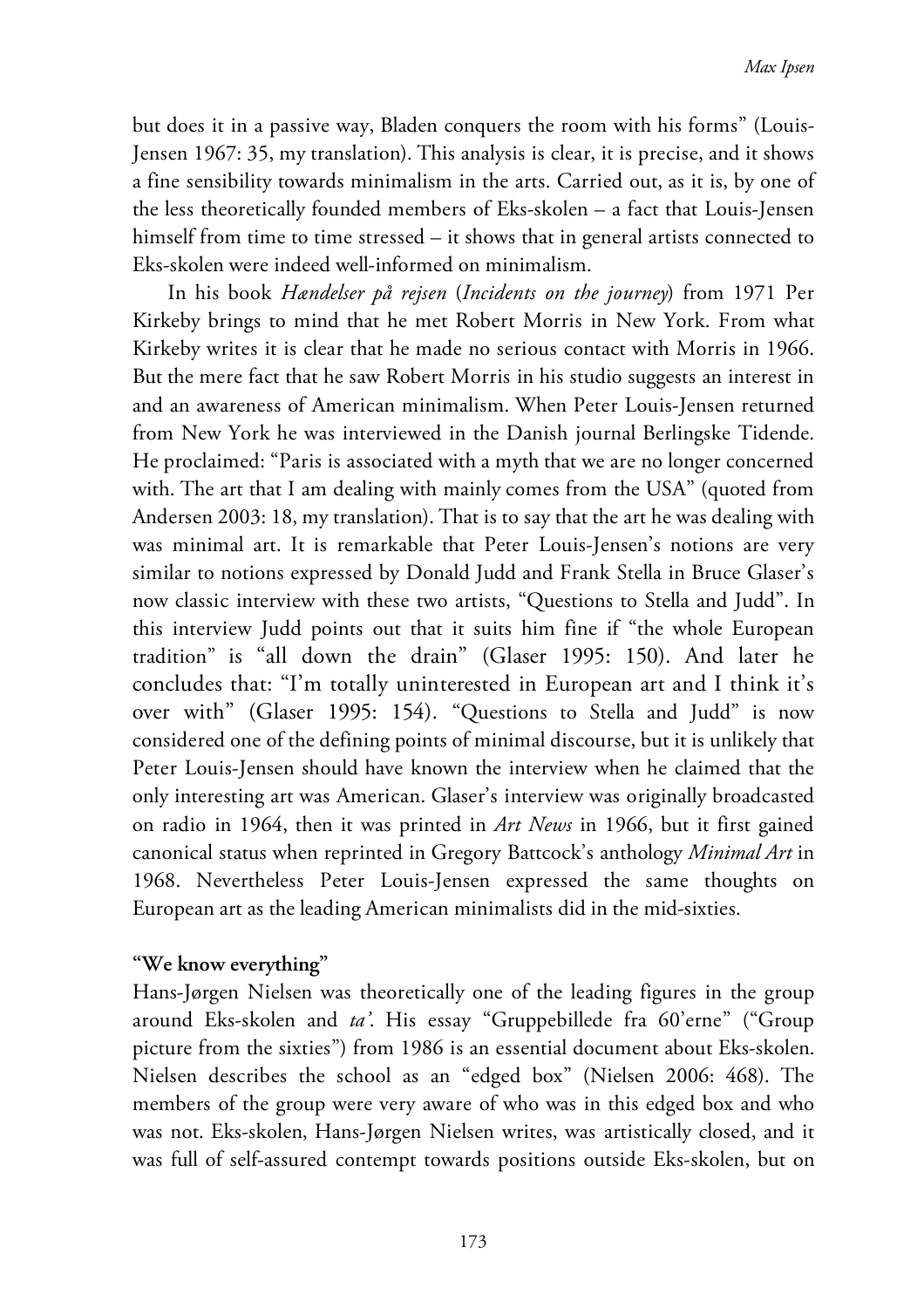the other hand, he continues, there were intense exchanges with international contemporaries. In other words Eks-skolen was closed to Danish artists not associated with the school, but open to new movements in art internationally, not least new movements in American art, mainly pop art and minimal art. As an example of this awareness and of international exchanges Nielsen mentions that a group of artists from Eks-skolen met Robert Morris when he made a performance with Yvonne Rainer in Copenhagen in the mid-sixties. Furthermore, Nielsen mentions, Morris' important essay "Notes on Sculpture" caused intense theoretical discussions inside the group before anyone had really heard about Robert Morris – or for that sake minimal art – in Europe. Morris' "fellow-countryman Robert Smithson is also translated in *ta'* and he becomes world-famous among us before he gets famous in the rest of the world. We can do everything. We know everything. Of course", Nielsen writes in "Gruppebillede fra 60'erne" (Nielsen 2006: 469, my translation).

They knew everything, of course they did. But nonetheless it was revealing to Hans-Jørgen Nielsen to go to "Documenta 4" in Kassel in Germany in 1968. In an essay, "Adskilligt på foranledning af Documenta 4" ("A good deal at the instance of Documenta 4"), he writes that to him "Documenta 4" "was a unique opportunity to *see* a number of artists and works of art that in recent years have come to mean a lot to me via essays and photos" (Nielsen 2006: 207, my translation).

A number of these writings and photos Nielsen knew from American art magazines as *Art in America*, *Art News*, and *Art Forum*. It is said that some of the members of the Eks-skolen group went to the American embassy in Copenhagen to read American art magazines that presented the newest tendencies in American art. But American minimal art was also presented in Danish art magazines, and no doubt some of the essays Nielsen had in mind, when he wrote that he knew minimal art from essays and photos, were written by Jane Pedersen, a Danish art librarian who almost no-one mentions today when talking or writing about Danish sixties art. They should. Jane Pedersen wrote a number of introductions to what was not quite yet called minimal art. Most notable is maybe her essay "Den ny abstraktion" ("The New Abstraction") in the first issue of the Danish magazine *Billedkunst* in 1967 (Pedersen 1967a). At the end of essay Jane Pedersen introduces a number of exponents of this new art, e.g. Judd, Stella, Morris, and Andre. These artists are, as I have stressed earlier, the most crucial of the American minimalists – if that was not already clear in the sixties, art history has later shown that – and they were introduced comprehensively in a Danish art magazine already in early 1967. The precise selection of important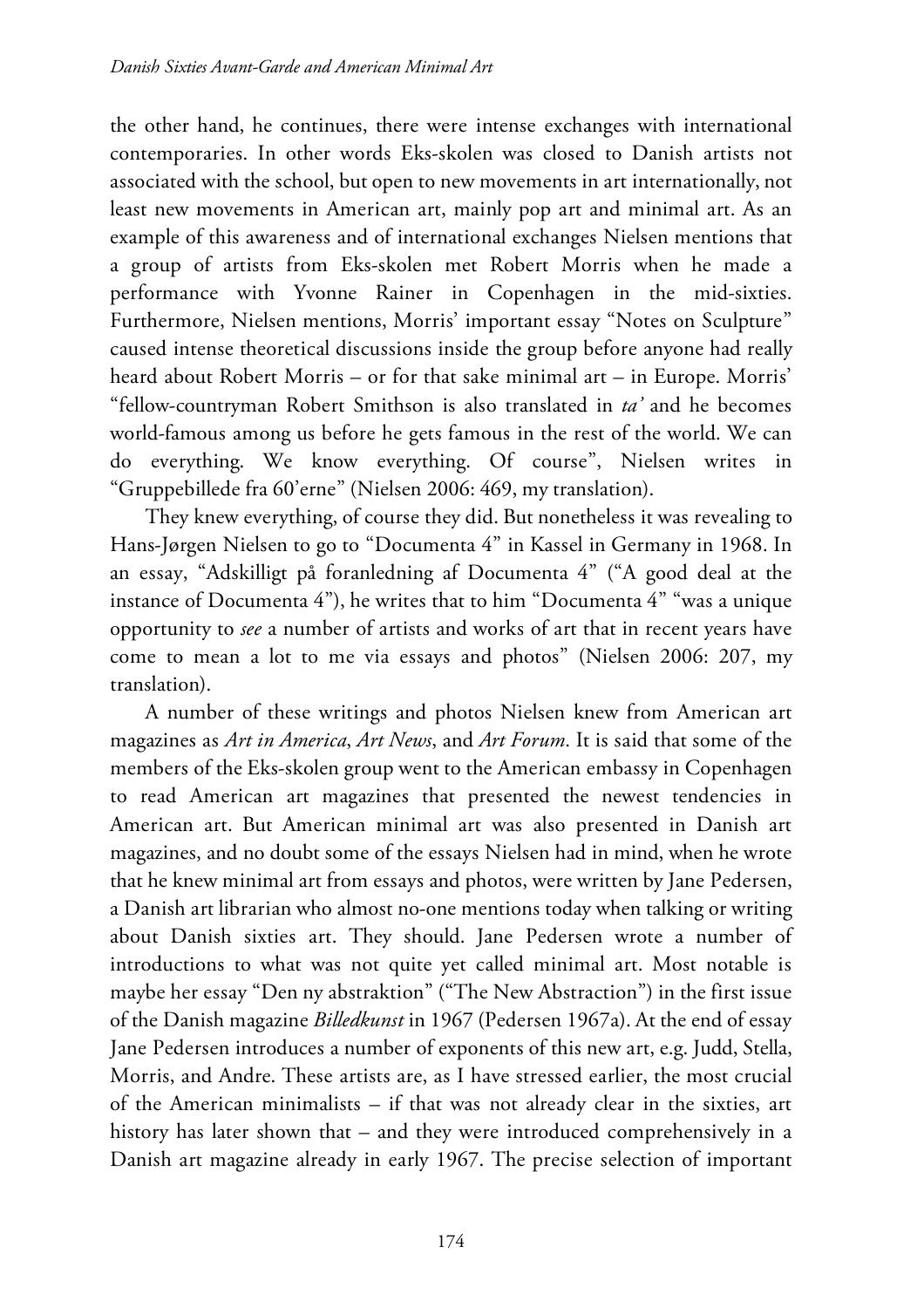artists in minimal art furthermore reveals a wide knowledge of minimal art at an early point. Also in 1967 Jane Pedersen did introduce the American exhibition "Systemic Painting" in *ta'*. "Systemic Painting" was at show at Guggenheim in the fall of 1966, and Jane Pedersen in her introduction mentions Donald Judd, Sol LeWitt, and Carl Andre, artists that by the way did not take part at "Systemic Painting". The names of these artists, and presumably also photos or at least descriptions of their works, were no doubt circulated within the group. They crop up regularly in their writings.

At "Documenta 4" Hans-Jørgen Nielsen found that Danish artists weren't behind American artists at all. He writes that if one has been aware of what people like Peter Louis-Jensen and Poul Gernes have showed recent years – most often in humble places – one will be familiar with many of the concepts that American artists now were breaking through with. The works of the Danish artist "in certain instances [has] a form that is quite as strong" as that of the Americans, Nielsen notes (Nielsen 2006: 207). As an example Nielsen mentions Peter Louis-Jensen's "Struktur. 16 objekter". This work was, as Hans-Jørgen Nielsen writes, showed "long before anyone had heard about minimal art" in 1966 (Nielsen 2006: 207).

In "Adskillig på foranledning af Documenta 4" ("A good deal at the instance of 'Documenta 4'") Hans-Jørgen Nielsen quotes Donald Judd's essay "Specific Objects", which was originally printed in *Arts Yearbook* 8 in 1965. Judd's essays are not common reading, and they certainly weren't in the sixties either, at least not outside certain art circles in America. But Nielsen, and presumably others from Eks-skolen, was, as we can see from his quotations, familiar with Judd's writings in the late sixties. This is of course important. The knowledge of American minimal art was not randomly based on hearsay and small black and white photos. Some of the Danish artists did read what leading American minimalists were writing – Peter Louis-Jensen's statement that he did not understand what the Americans were saying also confirms this. Hans-Jørgen Nielsen quotes a central, but not very often quoted, statement in Judd's essay, where Judd writes: "Actual space is intrinsically more powerful and specific than paint on a flat surface" (Judd 2005: 184). Nielsen writes that "Judd somewhere stated", that space "can be treated more specific than paint on a flat surface" (Nielsen 2006: 209). Nielsen knew what minimalism was all about. Very few outside the in-crowd of minimal art did that in the sixties. Nielsen knew Judd's writings, and he understood them well. In fact they were very similar to some of his writings – written before Nielsen had read Judd.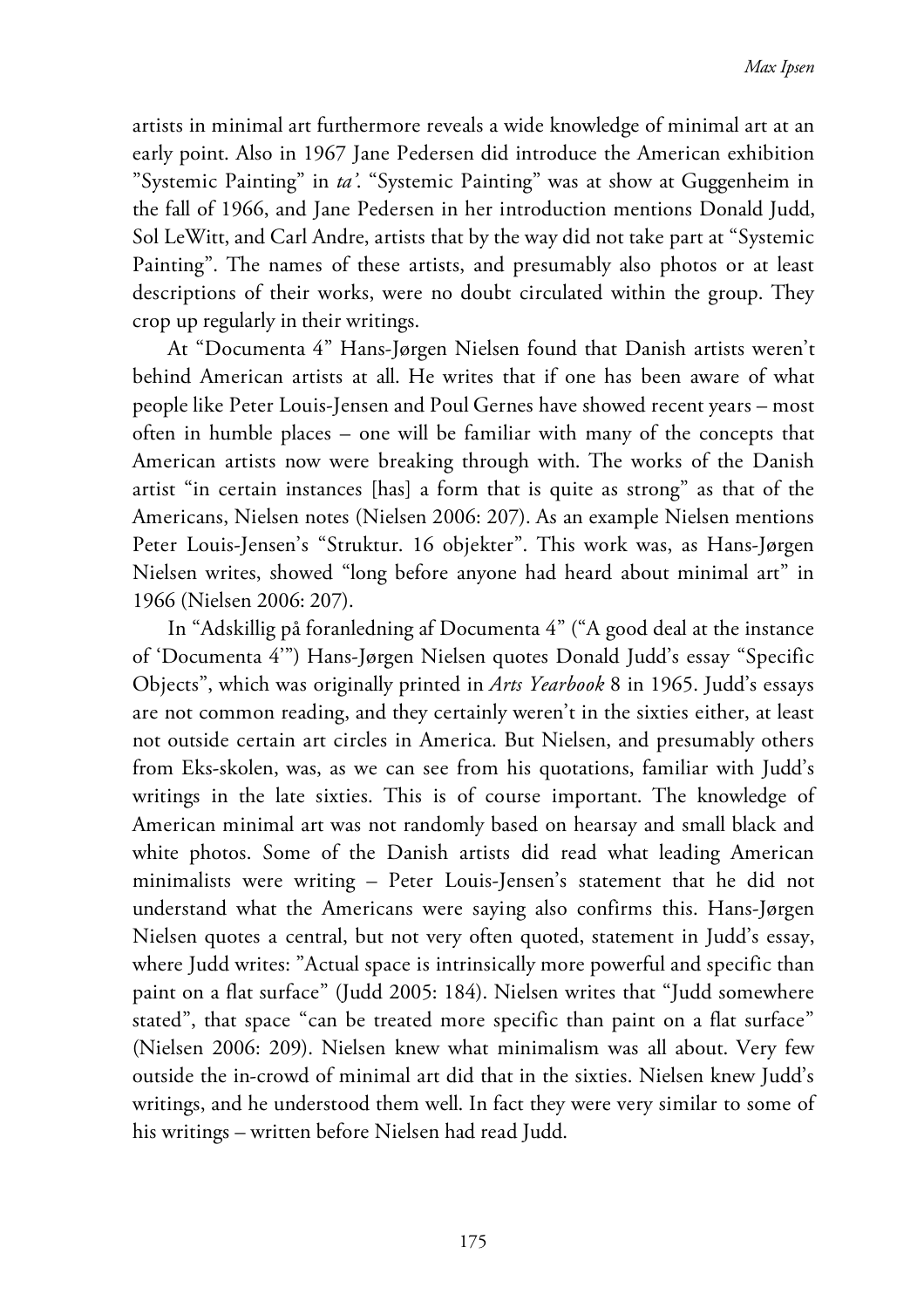#### **Malevich at the dining table**

In an essay, "Bilderstreit" from his book *Håndbog* from 1991, Per Kirkeby writes that he in the early sixties joined Eks-skolen to learn how to do etchings, but already the next morning, he writes, he "met Malevich at the dining table where Troels Andersen did some sort of lecture on Russians I had never heard of" (Kirkeby 1991: 91, my translation). This presumably changed his plans and his artistic career.

Troels Andersen's lectures on and introductions of Russian constructivism at Eks-skolen is without doubt one of the reasons, maybe the main reason, why many Danish artists arrived at a sort of minimalism early – almost as early as the Americans did. In the same essay Per Kirkeby writes that when the Danish artists got to know American minimalism they did not, as later when things got politicized at the end of the decade, see it as America against Europe: "We perceived it as underground to underground […] It was the same change that we ourselves were working on" (Kirkeby 1991: 92, my translation). In American art the Danish artists at Eks-skolen found a sensibility much more in tune with their own sensibility than anything they could find anywhere in Danish or for that sake European art. The changes, they performed in the arts, were also performed by some American artists, and the battles they fought against high modernism were also fought by the Americans.

Troels Andersen's influence on Danish minimalism, in his lectures at Eksskolen, could – and should – be displayed further. Andersen did, as far as I know, not teach modern American art at Eks-skolen. He taught Russian constructivism, and these introductions to Russian constructivism may be one of the main reasons why Danish artists at an early point reached a stand that in retrospect can be described as minimalist. Troels Andersen was one of the first Western art historians to gain access to Russian constructivist works in the Soviet Union. $^{\text{4}}$ This means that Danish artists, through Andersen's teachings at Eks-skolen, had an early knowledge of crucial works by for example Malevich and Vladimir Tatlin.

It is a fact that many of the American minimalists were also aware of Russian constructivism; for example Judd often mentions Malevich in his early reviews, that is reviews from the start of the sixties. A clear example of this awareness is

<sup>4</sup> Tania Ørum also mentions Troels Andersen's influence in "Minimal requirements of the post-war avant-garde of the 1960s". She writes that Troels Andersen: "was one of the first, if not *the* first, Western art historian allowed to look at works of the Russian avant-garde during his studies (of more acceptable Russian artists) in the Soviet Union in the late 1950s and early 1960s" (Ørum 2006: 148).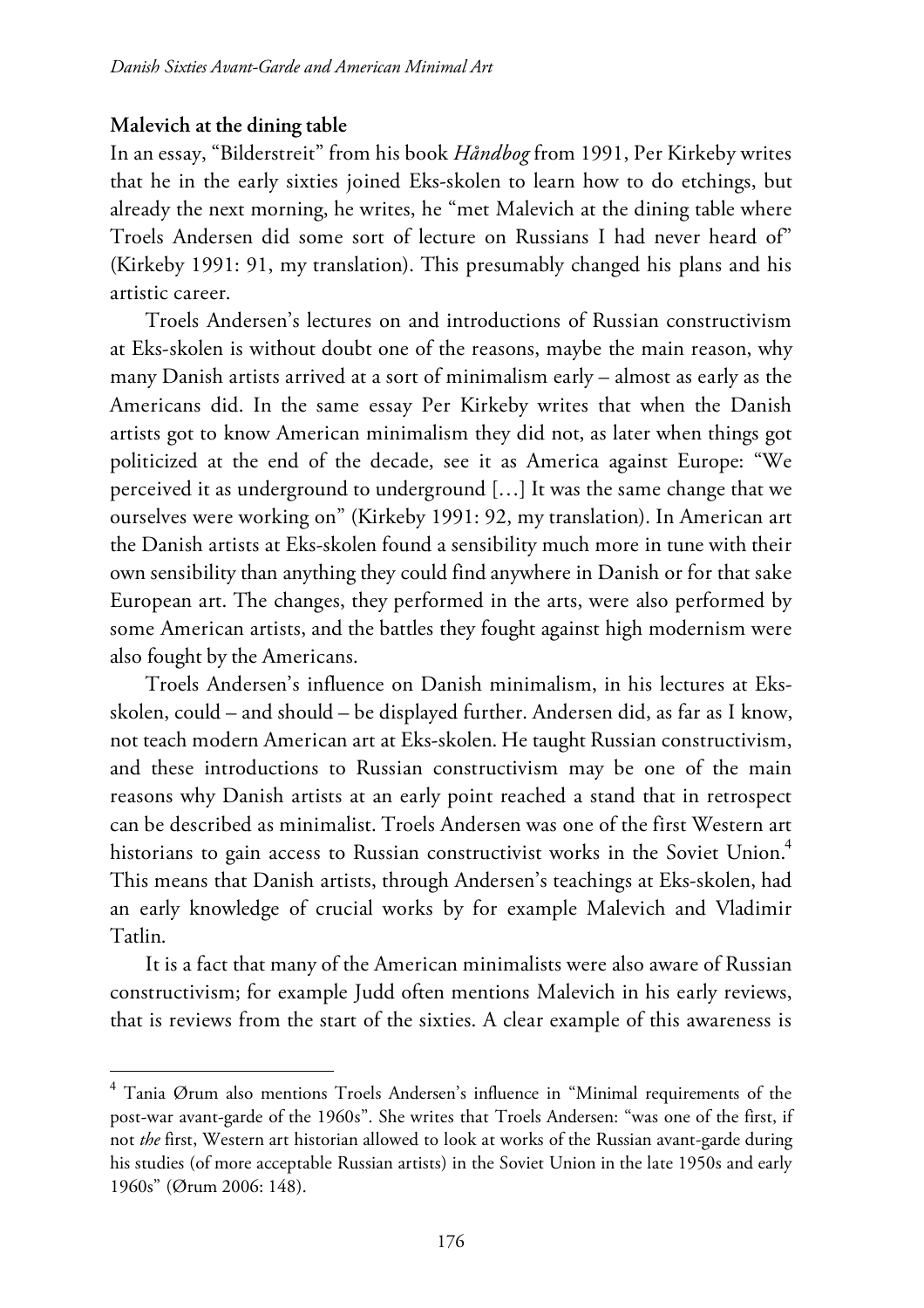demonstrated by the fact that the longest ongoing series of works in Dan Flavin's oeuvre is a series of more than 50 works dedicated to Vladimir Tatlin. Flavin began this series entitled "'monument' for V. Tatlin" in 1964, and he continued to make variations until 1990. The Danish artists also knew Tatlin well. Again it was Troels Andersen who had introduced him. Per Kirkeby used him in an essay from 1968, "Laokoon", to demonstrate the pure pole in his own opposition of the pure and the impure in his art. This pure pole in early Russian avant-garde, and not least Danish and American artists' focusing on this pure pole, maybe led to minimalism – in Denmark and in the USA simultaneously.

# **"It's clear, it's simple …"**

Hans-Jørgen Nielsen, who artistically was first and foremost a writer, and the Danish composer Henning Christiansen made a small book called *informations* in 1965. This book contained a score by Henning Christiansen and something called "textures" by Hans-Jørgen Nielsen. Nielsen's textures consisted of dots and circles matching Christiansen's score. A short text followed *informations*, which I will shortly analyse. It is in English:

it's clear it's simple it's elementary it's anonymous it's conscious it's controllable it's mechanical it's not expressive it's not vitalized it's not entertainment it's without dramatic organization it's without complexity it's what it is it's music to hear it's textures to look at it's informatory. (Nielsen 2000: 100f)

I consider this text an important example of early Danish literary minimalism. The text is programmatic, and one can easily read it as a comment on Christiansen's score and Nielsen's textures, but it is also an aesthetic text, it is a work of art. The short text is printed on two pages, and it appears as a rectangle or a square on each page. Each square contains 15 lines and in each line there is space for ten letters. That means that there is  $10 \times 15 \times 2$  spaces in the two squares, and that again means that there are 300 spaces to be filled with a letter, a punctuation (which in general is left out, the only punctuation is a punctuation mark at the end of the text), or an empty space between each word. To count the number of spaces to be filled out in a text is not the usual way to read a text. It is to see the text as a grid, a grid made up of letters on a page, letters arranged in a certain way.

There are 16 sentences in the text. Every sentence starts with "It's …". Thus we have a marked repetitive structure; a textual seriality, which anaphoric and paratactic blots out any dynamic in the text. The first seven sentences contain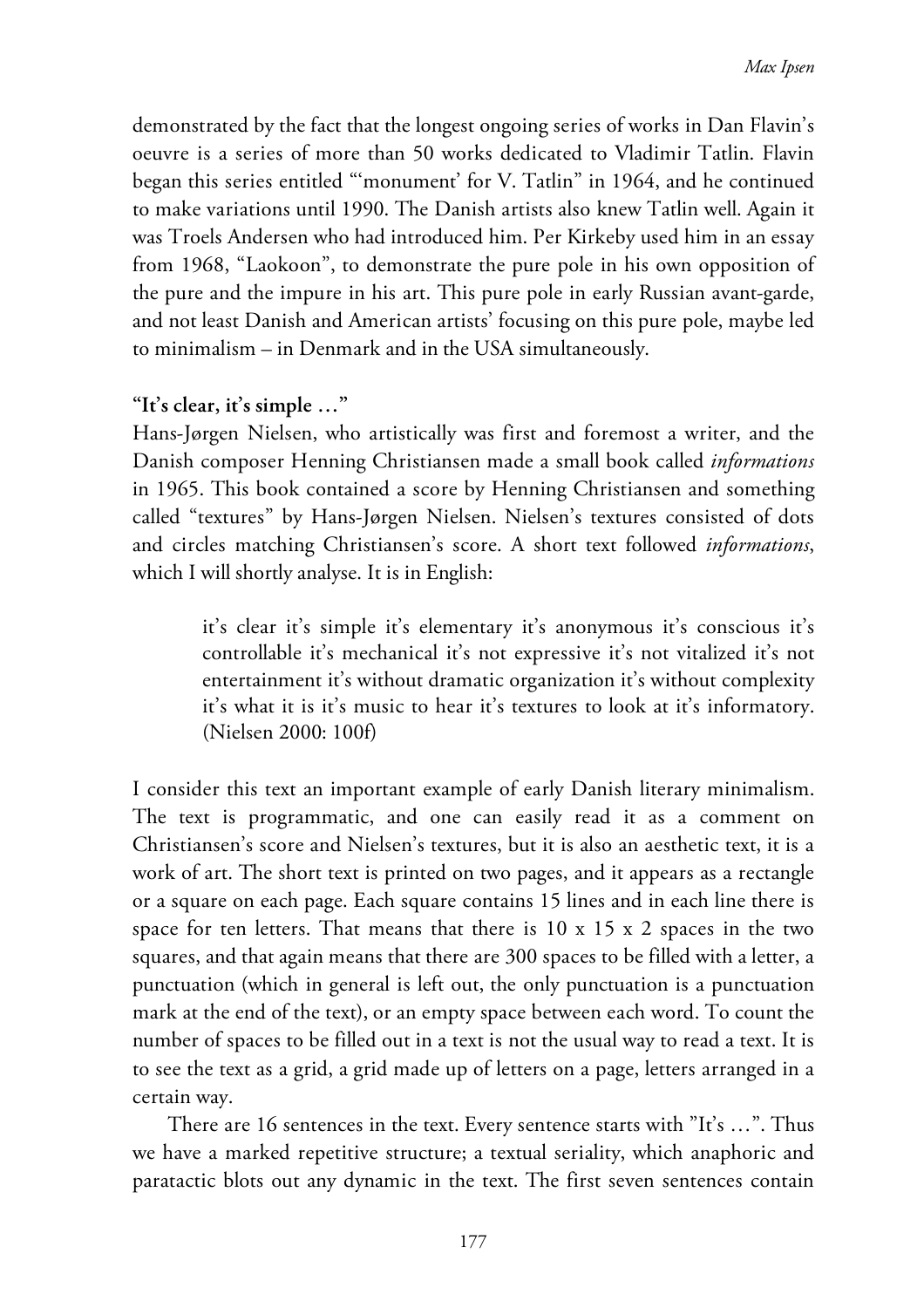positive statements: "It's X". The following five are denials. The three first of the type "It's not X", and the last two "It's without X". At the end there is four positive statements of the same type as the opening statements "It's X". The text is not just a manifesto. It is also a demonstration of what is said in the manifesto. To tighten the argument, the reader does not have to read the text. He or she can just look at it. The text looks as what it says. The squares are anonymous, simple, clear, almost mechanical or industrial, and so is the repetitive structure of the text.

Tania Ørum, in her postscript to Nielsen's collected poems, *Nielsen sort på hvidt. Samlede digte* (2000), notes that Nielsen and Christiansen dissociate themselves from the modernism of the preceding generations, most clearly of course in the sentences containing denials. A number of modernism's characteristics are renounced, e.g. *expressiveness*, *vitality*, *dramatic organization*, and *complexity*. But more important, while Nielsen and Christiansen dissociate themselves from modernism, they approach minimal art. Nielsen and Christiansen focus on specific aspects of modernism, that is exactly the aspects that were also rejected in American minimalism, and they replace these aspects with exactly the aspects that were becoming the crucial aspects of American minimalism. The same year as Hans-Jørgen Nielsen and Henning Christiansen wrote the cited sentences, Donald Judd in "Specific Objects" wrote: "Most works finally have one quality. In earlier art the complexity was displayed and built the quality" (Judd 2005: 184). Donald Judd in this statement of course implied that precisely complexity was not one of the main characteristics displayed in minimal art, and it wasn't in Christiansen's and Nielsen's *informations* either.

Instead of complexity Nielsen and Christiansen put *clarity*, *simplicity*, *anonymity*, and *controllability*; most precisely formulated in the tautologically: "It's what it is". "It's music to hear" and "it's texture to look at" as Nielsen and Christiansen put it in statements very close to Frank Stella's well known "What you see is what you see" – a statement that is often read as prototypical minimalist (Glaser 1995: 158). In an essay on Henning Christiansen's music, "Efter Zero" ("After Zero") Hans-Jørgen Nielsen's wrote that Christiansen's music is a *høre-ting* (a thing to listen to), and in the same essay Nielsen compared Christiansen's music to three-dimensional works by Robert Morris, Ronald Bladen, and Robert Smithson, who, as Nielsen wrote, "do big anonymous, […] immediately readable things to look at" (again the word Nielsen used in Danish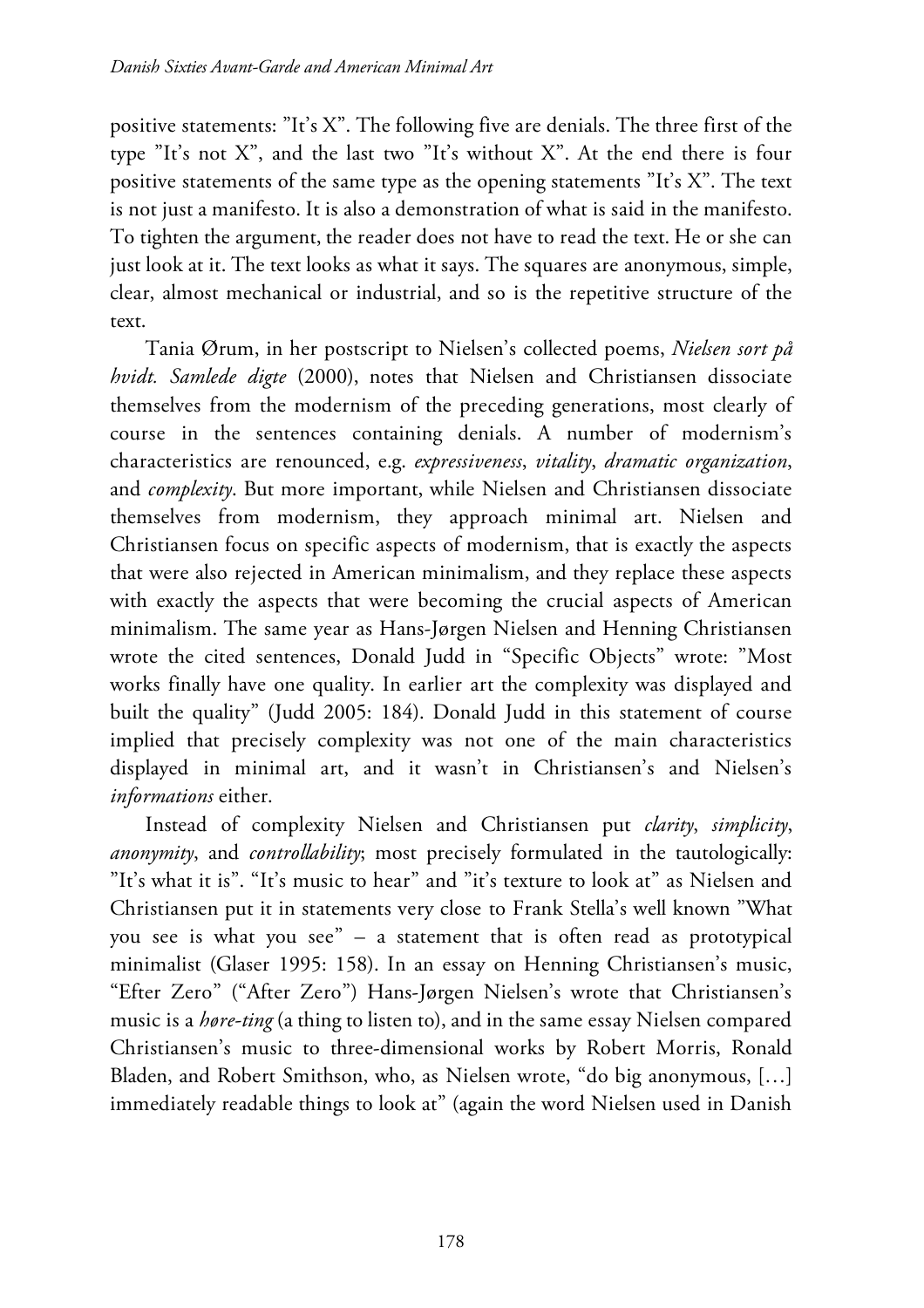was *se-ting*, just like Christiansen do things to hear (høre-ting) (Nielsen 2006, s. 124). 5

In these statements on Christiansen's music Hans-Jørgen Nielsen is formulating a point of view that is close to what we, using the vocabulary from Michael Fried's "Art and Objecthood" from 1967, could call *objecthood* (Fried 1995). Nielsen does it two years before Fried wrote his essay. Objecthood, Fried informed us, marks the condition in which the artist has no intention to suspend the object status of the object to let it become more than literal. $^6$  To preserve objecthood is to Fried the same as to let the object stay a thing or an object instead of making it into a work of art. To Fried a work of art is an object in which the *objecthood* is suspended. Nielsen expresses no intentions concerning the suspension of the object's objecthood. Rather he wants to preserve objecthood and to emphasize the text or work of art as literal *and* as a thing. This ideal is underlined by his terminology – *se*-*ting* and *høre*-*ting* – a terminology that is clearly dissociated from the more or less metaphysical rhetoric of modernism.

Rosalind E. Kraus, in her essay "Grids", writes that the grid – often used to describe aspects of minimal art – announces a "hostility to literature", the grid, she continues, has lowered a barrier "between the arts of vision and those of language" (Kraus 1993: 9). I have analysed Nielsen's and Christiansen's text as an aesthetic text, that is as literature, and as a grid. The fact that I am able to do this – or that I have to do that in order to understand the (visual) text – means that Nielsen and Christiansen have opened up the barrier Kraus thinks the grid lowers between the arts of vision and literature. Nielsen and Christiansen have

<sup>5</sup> Hans-Jørgen Nielsen's "Efter Zero" was written over some years in the sixties. In 1965 Nielsen wrote the essay "Efter Zero. Om Henning Christiansen og Perceptive Constructions II" ("After Zero. On Henning Christiansen and Perceptive Constructions II"), and in 1966 he wrote "Henning Christiansens rokader" ("Henning Christiansen's castlings"). The first essay was published in the Danish music magazine *Dansk musiktidsskrift* 7, 1965, the second, which was a short introduction to a score by Christiansen, in the magazine *Hvedekorn* 6, 1966. These two essays Nielsen put together as "Efter Zero" for his collection of essays *'Nielsen' og den hvide verden* (Nielsen and the White World) in 1968. Especially the second essay was altered – or rather extended – when Nielsen put it in "Efter Zero". What Nielsen added in the final version of the text was all the references to minimal art. This suggests that he between 1966 and 1968 became aware of minimal art, and that he became aware of the resemblances between the art made at Eks-skolen and minimal art. What is even more interesting is the fact that the contents of the two early essays fit perfectly well with theories drawn from minimal art in the final version of the text. For example Nielsen in the first essay from 1965 wrote about Christiansen's music as representing "anonymity, objectivity, rationality" (Nielsen 1965: 215, my translation). "You will have to accept simplicity", he concluded (Nielsen 1965: 215, my translation).

<sup>6</sup> *Literalism* was the term Fried suggested for the kind of art we now know as minimal art.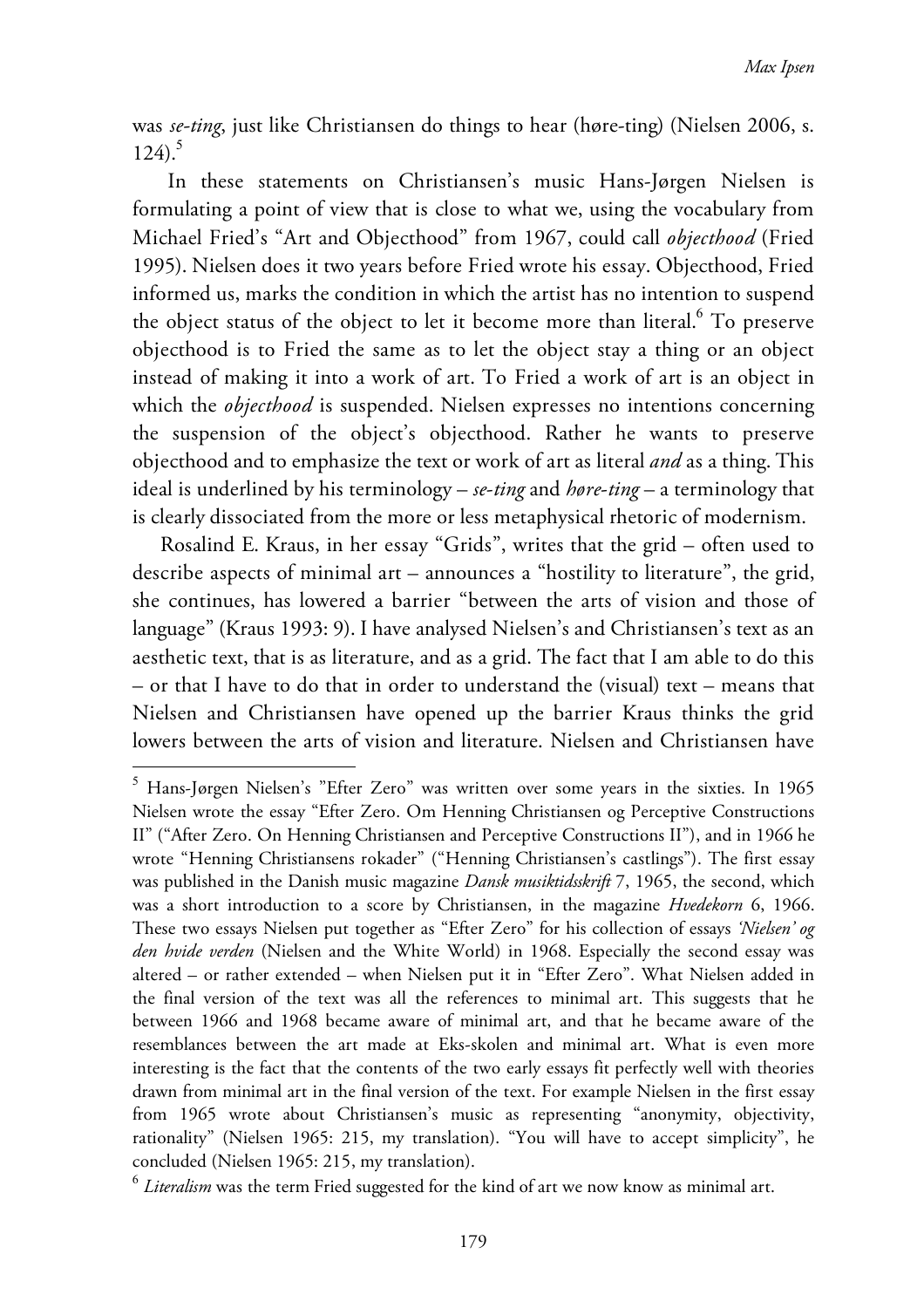made a grid in language. They have made neither art of vision nor literature, but art of vision and literature at the same time.

It is quite well known that Donald Judd in 1965 opened his essay "Specific Objects" by stating that: "Half or more of the best work in the last few years has been neither painting nor sculpture" (Judd 2005: 181). Judd's statement was – though presumably not intended so – a defining statement in minimal art. Minimalists made specific objects, which means that they made neither painting nor sculpture. They did not accept the barrier between painting and sculpture, and they did not want to make any of these, but preferred to make what they called specific objects or just three-dimensional works. It seems like Christiansen and Nielsen rejects the barrier between the visual arts and literature, just as American minimalists rejected the barrier between painting and sculpture in their search for at third way in the arts. The American minimalists (and, as I have tried to show, Danish artists as well) made specific objects. In *informations* Hans-Jørgen Nielsen and Henning Christiansen made *se-ting* and *høre-ting*. They did work in the same field as the Americans. Their work was not peripheral. It was just as central as the works of arts carried out by American minimalists.